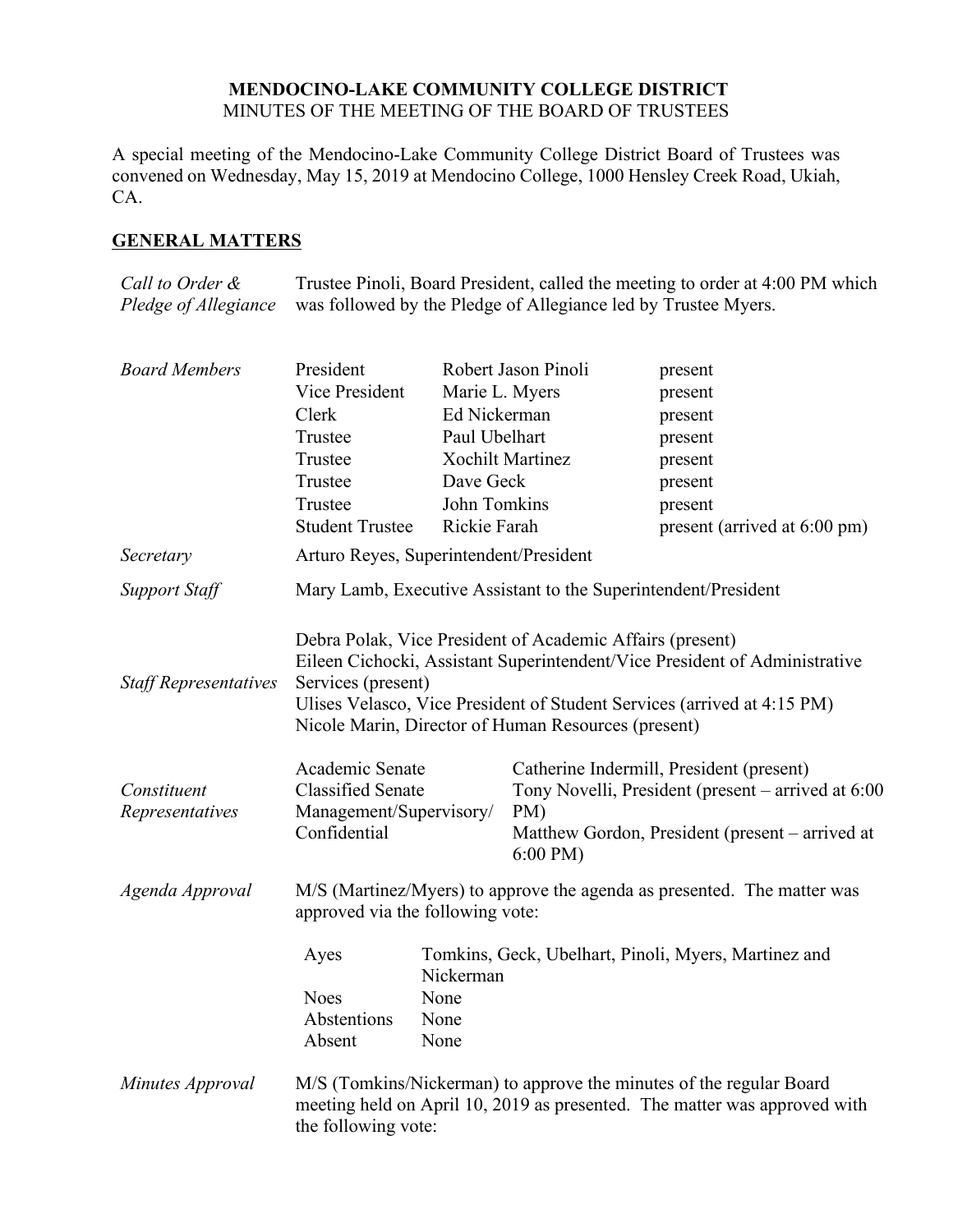| Ayes        | Tomkins, Pinoli, Geck, Ubelhart, Martinez, Nickerman, and |
|-------------|-----------------------------------------------------------|
|             | Myers                                                     |
| <b>Noes</b> | None                                                      |
| Abstentions | None                                                      |
| Absent      | None                                                      |

*Public Comments on Closed Session Items* There were no comments from members of the public at this time.

### **CLOSED SESSION**

The Board adjourned to Closed Session at 4:04 PM with Board President Pinoli stating items 2.1, 2.2 and 2.4 will be discussed in closed session.

#### **OPEN SESSION**

*Report of Action Taken in Closed Session*

The Board returned to open session at 6:00 PM with Board President Pinoli reporting no action taken in closed session.

*Public Comments* • There were no comments from members of the public.

# **RECOGNITION OF RETIREES**

The Board recognized Daniel Jenkins on his upcoming retirement and his years of service to the college. Vice President Polak reiterated his many contributions to the college over the past 24 years.

### **PRESIDENT AND ADMINISTRATION REPORT**

A written report was presented by Superintendent/President Reyes. There were no questions regarding the Superintendent/President's written report.

# **CONSENT AGENDA**

M/S (Tomkins/Geck) Board of Trustees does hereby approve the Consent Agenda as presented. The consent agenda was approved with the following vote:

Ayes Tomkins, Pinoli, Martinez, Nickerman, Geck, Ubelhart and Myers Noes None Abstentions None Absent None

Items with an asterisk \* were approved by one motion as the Consent Agenda.

# **Personnel**

*Consideration to approve the personnel list – Short-Term Non Continuing (STNC)*  \*RESOLVED, That the Mendocino-Lake Community College District Board of Trustees does hereby ratify the employment of the short-term noncontinuing (STNC) employees as submitted and presented at the meeting pending receipt of all necessary employment eligibility requirements.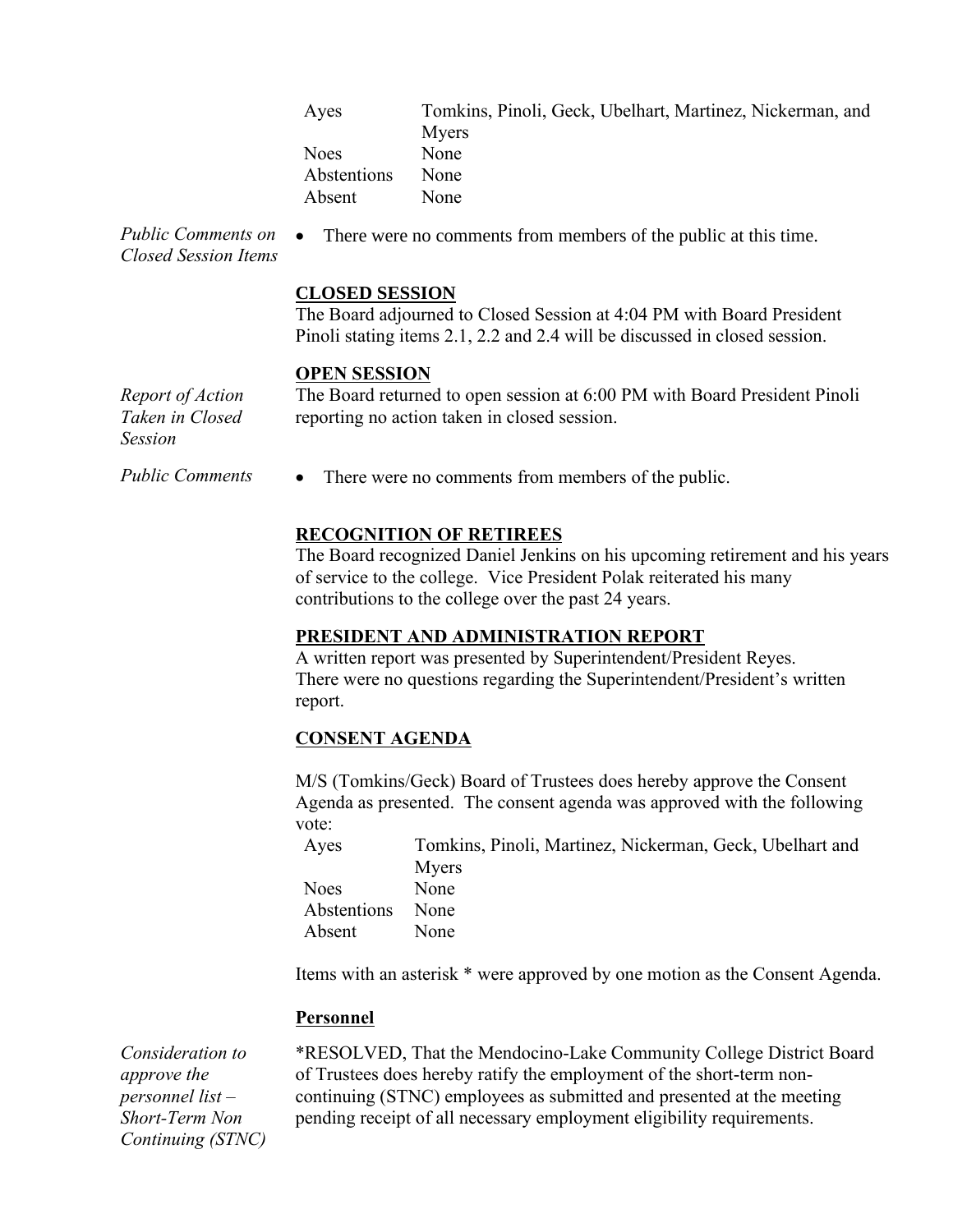### *Employees*

*Consideration to approve the personnel list – Part-Time Faculty*

*Consideration to approve the list of Volunteers*

*Consideration to approve the personnel list – Management/Superv isory/Confidential*

\*RESOLVED, That the Mendocino-Lake Community College District Board of Trustees hereby employs Judith Kanavle, Director of Lake Center effective June 1, 2019 through June 30, 2020; and Eric Hoefler, Director of MESA/STEM Success, effective June 24, 2019 through June 30, 2020,

pending receipt of all necessary employment eligibility requirements.

\*RESOLVED, That the Mendocino-Lake Community College District Board of Trustees does hereby approve the list of part-time faculty as submitted and

\*RESOLVED, That the Mendocino-Lake Community College District Board

presented at the meeting pending receipt of all necessary employment

of Trustees does hereby approve the list of volunteers as presented.

eligibility requirements.

*Consideration to ratify Resignation/Retirem ent – Management/Superv isory/Confidential*

*Consideration to approve Four 10- Hour Day Work Week*

*Equal Employment Opportunity Plan 2019/2022*

*Equal Employment Opportunity (EEO) Fund Multiple Method Allocation Model Certification Form – Fiscal Year 2018/19*

\*RESOLVED, That the Mendocino-Lake Community College District Board of Trustees hereby ratifies the resignation of Karen Christopherson, Director of Information Technology, effective July 31, 2019.

\*RESOLVED, That the Mendocino-Lake Community College District Board of Trustees hereby approves and authorizes the signing of the attached agreement with the Classified employee unit, MLCCCBU, regarding working four ten-hour days from 5/28/19 through 8/2/19.

\*RESOLVED, That the Mendocino-Lake Community College District Board of Trustees hereby approves the 2019/2022 Equal Employment Opportunity Plan for the Mendocino-Lake Community College District as presented.

\*RESOLVED, That the Mendocino-Lake Community College District Board of Trustees hereby approves the certification of the Equal Employment Opportunity Fund Multiple Method Allocation Model Certification Form, Fiscal Year 2018/19.

#### **Other Items**

*Fiscal Report as of March 31, 2019* \*RESOLVED, That the Mendocino-Lake Community College District Board of Trustees does hereby accept the fiscal report as of March 31, 2019 as presented.

*Donations* \*RESOLVED, That the Mendocino-Lake Community College District Board of Trustees does hereby accept the donated items from Tami Baarsch-Bogart, Barbara Jones, Mike Whetzel and Eric Foster as presented.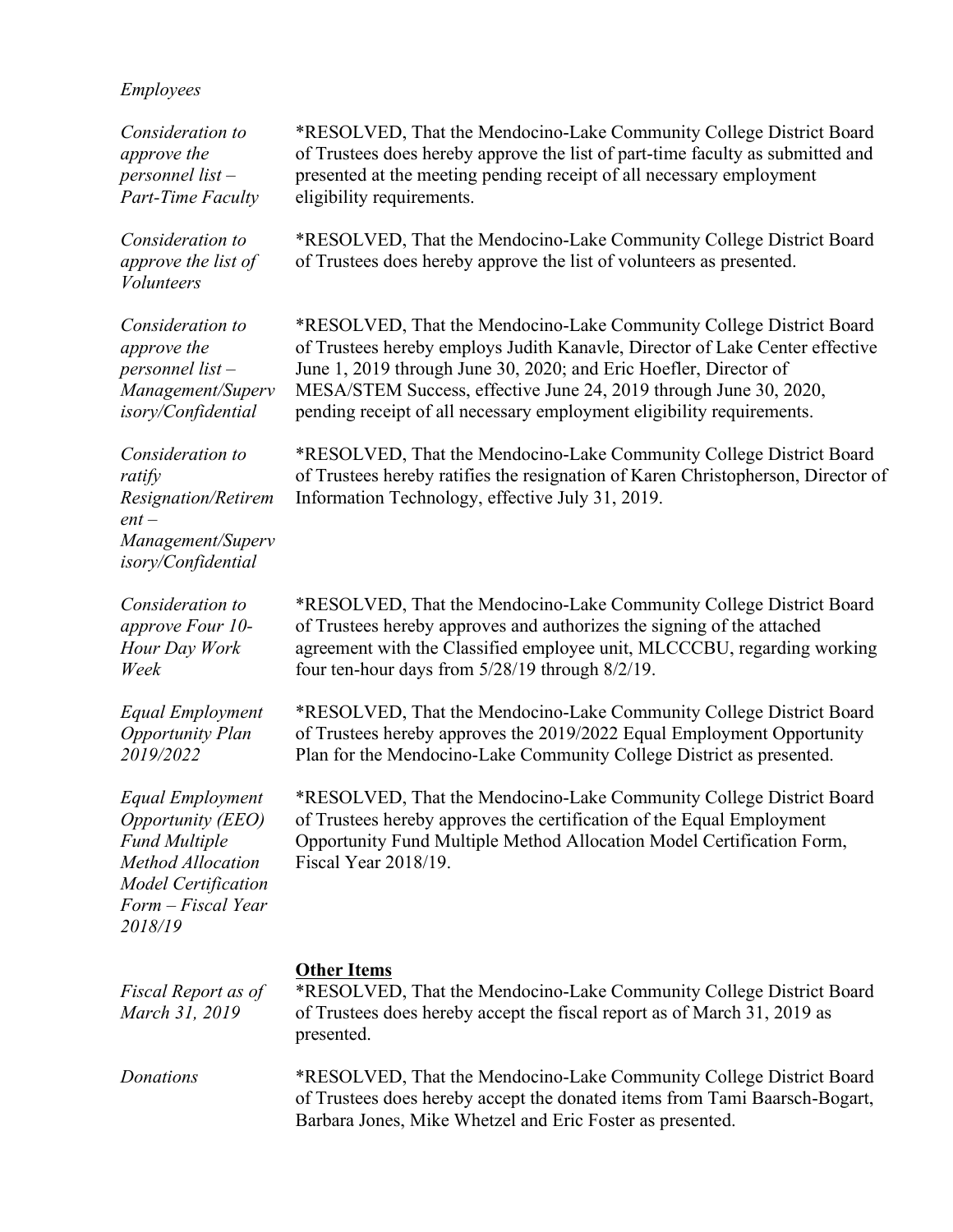| Quarterly Fiscal<br>Status Report-<br>AB2910                            | *RESOLVED, That the Mendocino-Lake Community College District Board<br>of Trustees does hereby accept the quarterly fiscal status report as presented.                                                                                                                                                          |                                                                                     |  |  |
|-------------------------------------------------------------------------|-----------------------------------------------------------------------------------------------------------------------------------------------------------------------------------------------------------------------------------------------------------------------------------------------------------------|-------------------------------------------------------------------------------------|--|--|
| <b>Student Trustee</b><br>Privileges                                    | RESOLVED, That the Mendocino-Lake Community College District Board of<br>Trustees does hereby maintain the Student Trustee Privileges as presented.                                                                                                                                                             |                                                                                     |  |  |
|                                                                         | M/S (Tomkins/Ubelhart) to approve the item as presented                                                                                                                                                                                                                                                         |                                                                                     |  |  |
|                                                                         | Ayes<br><b>Noes</b><br>Abstentions<br>Absent                                                                                                                                                                                                                                                                    | Tomkins, Pinoli, Geck, Ubelhart and Myers<br>None<br>Martinez and Nickerman<br>None |  |  |
| <b>Board</b> of<br>Trustees/Foundation<br><b>Ad-Hoc Committee</b>       | <b>INFORMATIONAL/ACTION ITEM</b><br>An update from the ad-hoc committee was presented by Trustee Geck.                                                                                                                                                                                                          |                                                                                     |  |  |
|                                                                         | Trustee Geck informed the board the ad-hoc committee has not yet met as of<br>today. Currently, the next meeting is scheduled for May 28, 2019.                                                                                                                                                                 |                                                                                     |  |  |
| <b>Board of Trustees</b><br><b>Student Housing Ad-</b><br>Hoc Committee | An update from the ad-hoc committee was presented by Trustee Pinoli. A<br>meeting was held last week which included constituency group representatives,<br>trustees and members of the community. Trustee Pinoli added the next<br>meeting of the committee will most likely take place the first week of June. |                                                                                     |  |  |
| Vision for Success<br>Goals                                             | <b>ACTION ITEMS</b><br>Vice President Polak updated the board regarding the information provided in<br>the document outlining the specific goals in each of the areas.                                                                                                                                          |                                                                                     |  |  |
|                                                                         | After reviewing the information presented, the board took the following action:                                                                                                                                                                                                                                 |                                                                                     |  |  |
|                                                                         | M/S (Myers/Geck) that the Mendocino-Lake Community College District<br>Board of Trustees does hereby approve the Vision for Success Goals for the<br>Mendocino-Lake Community College District as presented with the following<br>vote:                                                                         |                                                                                     |  |  |
|                                                                         | Ayes                                                                                                                                                                                                                                                                                                            | Tomkins, Myers, Pinoli, Geck, Ubelhart, Martinez and<br>Nickerman                   |  |  |
|                                                                         | <b>Noes</b><br>Abstentions<br>Absent                                                                                                                                                                                                                                                                            | None<br>None<br>None                                                                |  |  |
| <b>Board Policy</b><br>Additions and<br>Revisions – Second<br>Reading   | After reviewing the information presented, the board took the following action:                                                                                                                                                                                                                                 |                                                                                     |  |  |
|                                                                         | M/S (Tomkins/Nickerman) that the Mendocino-Lake Community College<br>District Board of Trustees does hereby adopt the additions and/or revisions to<br>Board Policy 3410 as presented with the following vote:                                                                                                  |                                                                                     |  |  |
|                                                                         | Ayes                                                                                                                                                                                                                                                                                                            | Tomkins, Myers, Pinoli, Martinez Geck, Ubelhart, and<br>Nickerman                   |  |  |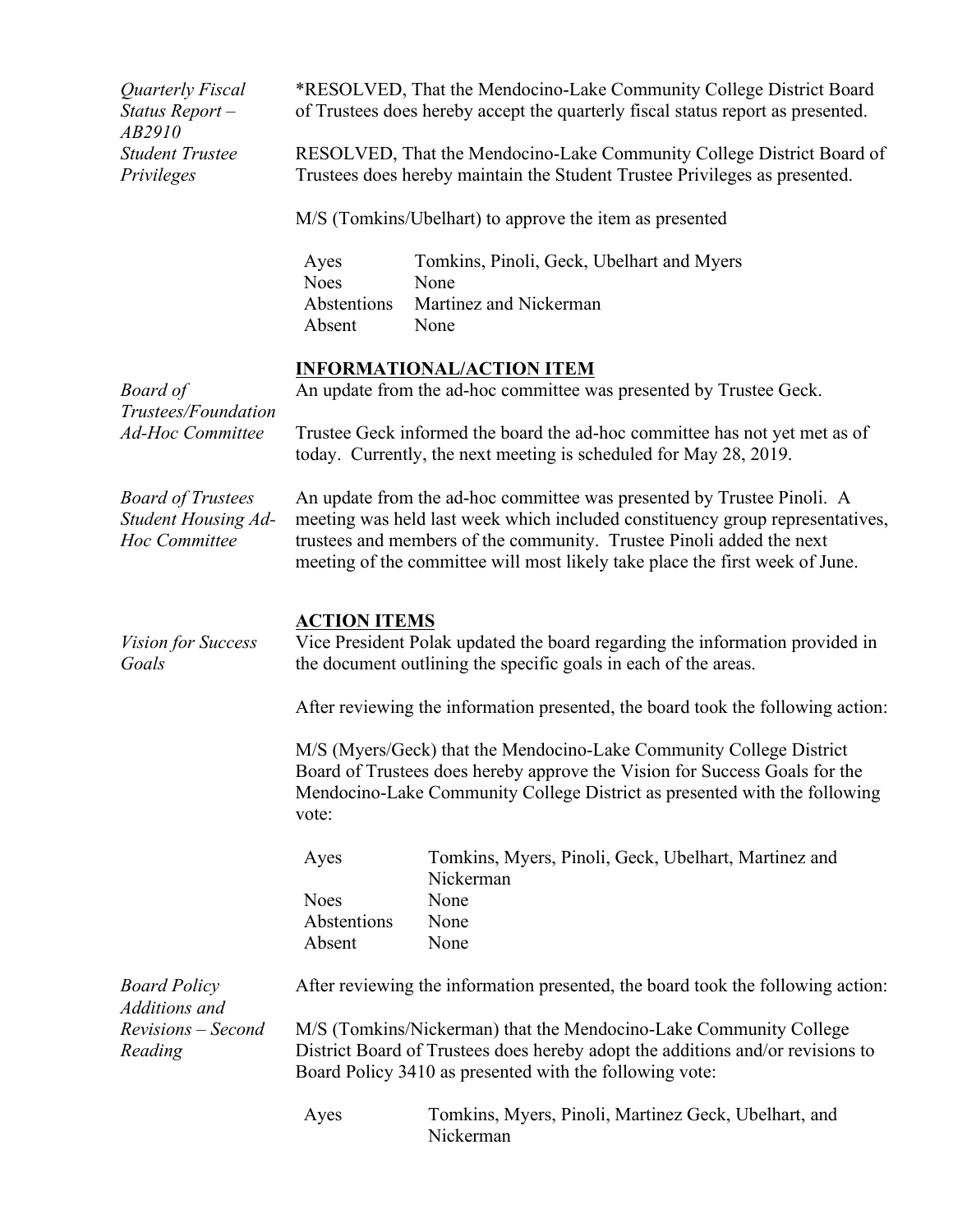|                                                                        | <b>Noes</b><br>Abstentions<br>Absent                                                                                                                                                                                                      | None<br>None<br>None                                                                                                                                                                                                                                            |  |  |
|------------------------------------------------------------------------|-------------------------------------------------------------------------------------------------------------------------------------------------------------------------------------------------------------------------------------------|-----------------------------------------------------------------------------------------------------------------------------------------------------------------------------------------------------------------------------------------------------------------|--|--|
| $Big$ Picture $-$<br>Marketing and<br>Outreach at<br>Mendocino College | Director of Community Relations and Communication Janelle Bird and<br>Antonio Lopez, Dean of Counseling presented an overview of the many<br>marketing and outreach activities planned or currently taking place at<br>Mendocino College. |                                                                                                                                                                                                                                                                 |  |  |
|                                                                        | <b>INFORMATIONAL REPORTS</b>                                                                                                                                                                                                              |                                                                                                                                                                                                                                                                 |  |  |
| Mendocino College<br>Foundation, Inc.                                  | A written informational report was submitted by Katie Fairbairn, Executive<br>Director of the Mendocino College Foundation.                                                                                                               |                                                                                                                                                                                                                                                                 |  |  |
|                                                                        |                                                                                                                                                                                                                                           | She added due to the impending storm, the location for tomorrow's scholarship<br>luncheon will be in Room 6200 which is the old Schat's location.                                                                                                               |  |  |
| <b>Constituents Group</b><br>Reports                                   | <b>Academic Senate</b><br>A written report was submitted by Academic Senate President Catherine<br>Indermill. She informed the board she had nothing to add.                                                                              |                                                                                                                                                                                                                                                                 |  |  |
|                                                                        | <b>Classified Senate</b>                                                                                                                                                                                                                  | Classified Senate President Tony Novelli stated he had nothing to add.                                                                                                                                                                                          |  |  |
|                                                                        |                                                                                                                                                                                                                                           | <b>Management/Supervisory/Confidential</b><br>A written report was submitted by Management/Supervisory/Confidential<br>President Matthew Gordon who stated he had nothing to add.                                                                               |  |  |
|                                                                        |                                                                                                                                                                                                                                           | <b>Associated Students of Mendocino College (ASMC)</b><br>Written reports submitted by several members of the Associated Students<br>organization who attended the Student Senate for California Community<br>Colleges (SSCCC) General Assembly were submitted. |  |  |
| <b>Board Policy</b><br>Additions and<br>$Revisions - First$<br>Reading |                                                                                                                                                                                                                                           | Board policy 1200 - District Mission and Board Policy 3430 - Prohibition of<br>Harassment were presented for review and information. Voting on these<br>policies will take place at the June 2019 board meeting.                                                |  |  |
|                                                                        |                                                                                                                                                                                                                                           | <b>TRUSTEE COMMUNICATION</b>                                                                                                                                                                                                                                    |  |  |
| <b>Trustee Reports</b>                                                 |                                                                                                                                                                                                                                           | Trustees commented orally on their recent college-related activities.                                                                                                                                                                                           |  |  |
|                                                                        | regarding our current process.                                                                                                                                                                                                            | Trustees Tomkins and Myers updated the board about the Community College<br>League of California trustee conference they recently attended. Trustee Myers<br>stated she attended a breakout on housing that helped inform her considerably                      |  |  |
|                                                                        |                                                                                                                                                                                                                                           | Trustee Martinez thanked the President and staff members for all of their hard                                                                                                                                                                                  |  |  |